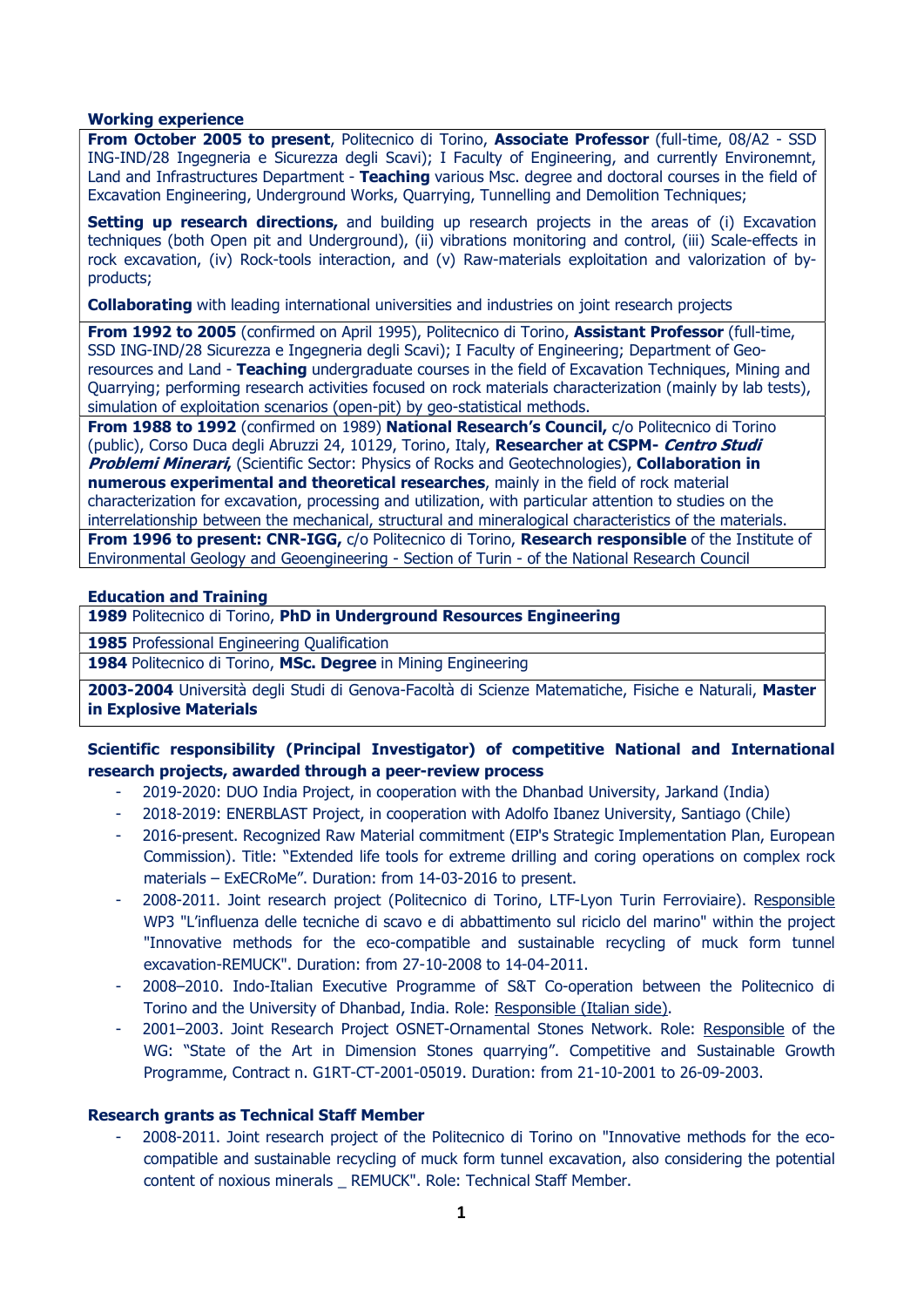- 2005–2006. Joint Research Project of the Politecnico di Torino with Provincia di Varese (n. 188/2006 - Settore Patrimonio, Beni Architettonici, Edilizia e Servizi Scolastici) Role: Technical Staff Member. Title: Execution, processing and interpretation of vibrometric tests for the evaluation of the effects of blasts for the project "Hermitage of Santa Caterina del Sasso".
- 2003–2004. Joint Research Project of the Politecnico di Torino with Enviars sas. Role: Technical Staff Member. Title: "Progettazione preliminare, definitiva di appalto e direzioni lavori per la demolizione controllata con esplosivo di un edificio di civile abitazione sito in Torino".
- 2000–2002. EUREKA EI 2280 Joint Research Project. Role: Technical Staff Member. Title of the project: "ISPEC: Innovative Stone Process Ecological Cutting", Area 1: Development of models aimed at the optimization and personalization of tools and stone materials.
- 1997–2002. Joint Research Project of the Politecnico di Torino. Role: Technical Staff Member. Title of the project: "Validation of the Expert System: Excavation in cohesive materials". The project was developed on request of the Ministry of University and Scientific and Technological Research and CO.RI.S.T.A.

# National and international reputation and professional activity for the scientific community

- Participation in the Editorial Board of Journals with international reputation (in the role of Associate Editor or equivalent), participation in the Editorial Board of book series, encyclopedias and essays of recognized prestige
- Member of Editorial Board of "Minerals", (ISSN 2075-163X; CODEN: MBSIBI) an international peerreviewed open access journal of natural mineral systems, mineral resources, mining, and mineral processing; Minerals is published monthly online by MDPI (form 2020).
- Member of Editorial Board of International Journal of Mining and Mineral Engineering, Interscience Publishers (ISSN: 1754-890X -Print, ISSN: 1754-8918 -Online), from 2010
- Member of Editorial Board of Mining Science Journal (already Prace Naukowe Instytutu Gornictwa Politechniki Wroclawskiej), included in "the Emerging Sources Citation Index (ESCI) by Thomson Reuters Web of Science™ Core Collection", from 2015
- Associate Editor REM: Revista Escola de Minas (Printed version ISSN 0370-4467; On-line version ISSN 1807-0353), from 2015.
- Reviewer for several leading international journals.

Official research and/or teaching and/or fellowship roles, positions as Scholar/ Visiting Professor in international highly qualified universities and research centres

- 2019 Outgoing mobility at University of Lisbon Erasmus + program (Topic: Drill & Blast)
- 2014-2015 Special Visiting Professor PVE, on the subject: Integrated Geology and Blasting in the comminution process of a small-scale mine - research activities in the Experimental Mine of the USP Center for Responsible Mining"; research carried out at USP, Universidade Politécnica de São Paulo, Departamento de Engenharia de Minas e de Petroleo, Brazil (from October 10, 2014 to April 5, 2015)
- 2015- Visiting Professor at ITU Istanbul Technical University, Istanbul, Turkey, experimental research on mechanized excavation in tunnelling, with particular reference to the study of the rocktool interaction through laboratory tests at different scales (from 01-05-2015 to 30-09-2015

Selection of talks delivered at public and private institutions

- Invited lecturer at: National Meeting of Explosive Devices, organized by; "Comando Generale dell'Arma dei Carabinieri, Ufficio Armamento ed Equipaggiamenti Speciali", Roma; tile: "Emulsion Explosives", June 2004.
- Invited lecturer at "Ecole Nationale Supérieure d'Ingénieurs (ENSI) de Bourges" (France), Title: "Rock Blasting and Environmental Impacts". April 2004
- Invited lecturer at CEMEX Trademarks Worldwide Ltd. Biel, (Switzerland), Title: "Exploration methods and excavation techniques for civil and mining purposes" March 2007
- Invited talk at "Universidad Politécnica de Cartagena y Consejería de Industria y Medio Ambiente de la Comunidad Autónoma de la Región de Murcia (Spain), Title: " Técnicas de Explotacion de las Rocas Ornamentales en Italia: Racionalización, Desarrollo y Perspectivas ". March 2007.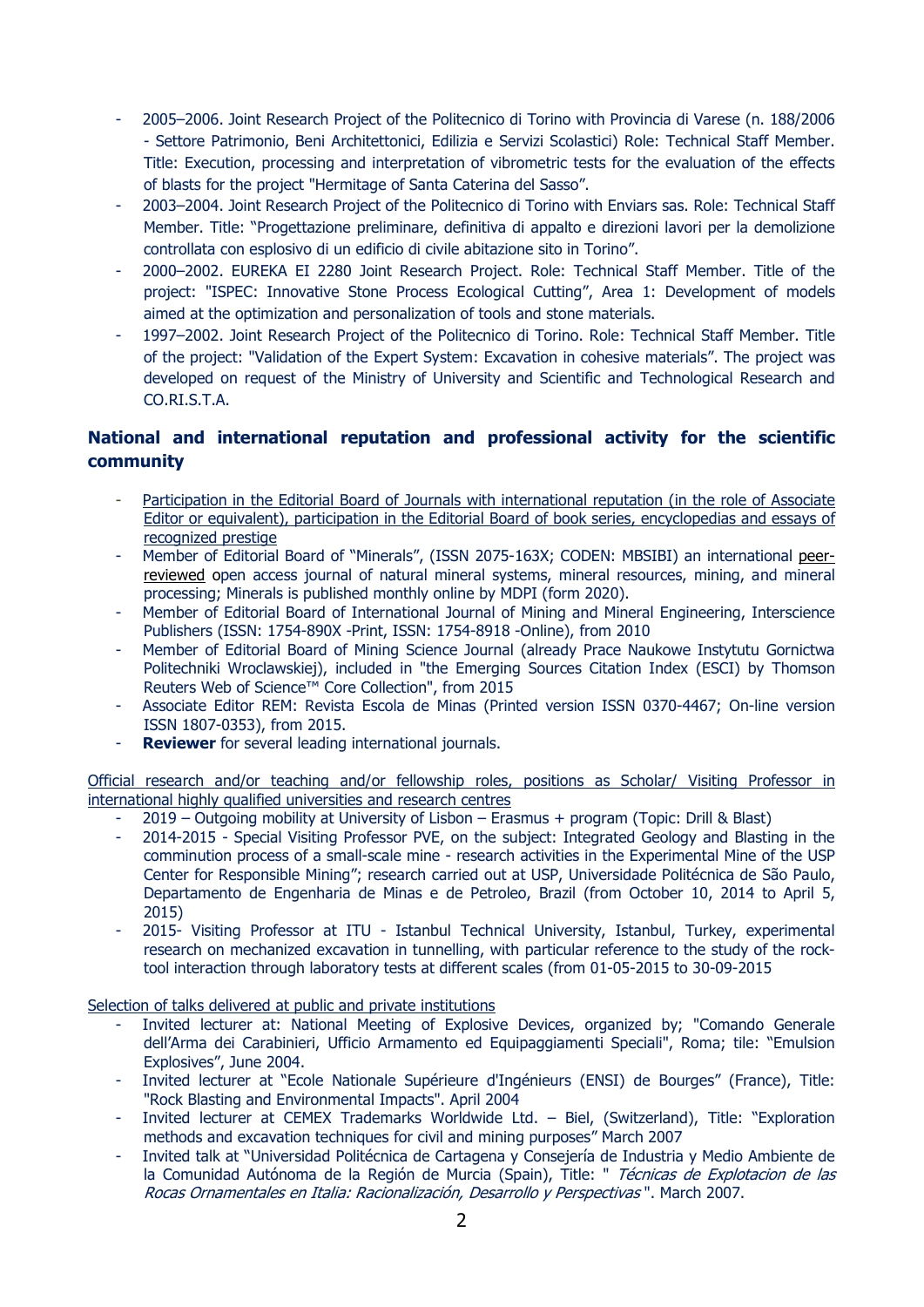- Cycle of seminars at "Pakistan Stone Development Company", Islamabad (Pakistan), title: "Technologies and equipment for the exploitation of dimension stones"; 3-days talks given to technicians and specialists in the sector of Stones Exploitation. June 2011.
- Invited lecturer at "Ben Gurion University of the Negev, Be'er Sheva (Israel), on the subjects: "Demolition of civil and industrial buildings" e "Monitoring of vibrations induced by Drill & Blast". December 2011.
- Invited lecturer at "PPGEM, Departamento de Engenharia de Minas da Universidade Federal do Rio Grande do Sul, Porto Algre (Brazil), on the subjects: "Evolution of drilling techniques"; "Rock Blasting and over-break control"; "Tunnelling". April 2012.
- Invited lecturer at "PPGEM, Departamento de Engenharia de Minas da Universidade Federal do Rio Grande do Sul, Porto Alegre (Brazil), on the subject: "Design criteria for production blasting in an Italian underground limestone quarry". October 2014.
- Invited lecturer at "Universidad de las Fuerzas Armadas ESPE, Quito (Ecuador), on the subject: "Excavation by Drill & Blast – System Components". March 2018.

Offices in the Governing bodies of national and international scientific societies

- Member of "Istituto Ascanio Sobrero per l'esplosivistica e la detonica" since 2001 (appointment date: 01-01-2001).
- Member of EU-Excert "Certifying Expertise in European Explosives Sector", from 01-01-2004 to 31- 12-2005.
- Member of International Society of Explosives Engineers (ISEE), from 01-01-1998 to 31-12-2013
- Member of International Organizing Committee "Mine Planning and Equipment Selection (MPES), since 2004.
- Member of the Committee Board of GEAM Association ("Associazione Georisorse e Ambiente") since 2015
- President of SOMP Society of Mining Professors, from September 2016 to July 2017
- Past President of SOMP Society of Mining Professors, from July 2017 to present
- Member, appointed by the Politecnico di Torino, of European Innovation Partnership on Raw Materials (EIP) – High Level Steering Group (HLSG), since 2017.
- Member of SME Society of Mining Engineers (Society for Mining, Metallurgy & Exploration), since 2017.
- "Project Evaluation Process", in the context of "EIT Raw Materials", of several European Projects on the subject of "Education" (KIC added value activity), 2017.
- Member of the EFEE European Federation of Explosives Engineers "Pan-European Certificate for Shotfirers and blast designers", since 2028

Participation in international conferences, as a distinguished invited speaker; participation in the scientific committees of International Conferences

- Organizer and Editor of the 15th International Symposium on Mine Planning and Equipment and Selection (MPES), held in Turin on 20-22 September 2006
- Invited speaker at the II workshop of ISEE (International Society of Explosives Engineers) UFRGS Brazil, held in Porto Alegre, Brazil, on 24-25 October 2014
- Invited speaker at 11th International Symposium on Rock Fragmentation by Blasting (FRAGBLAST11) held in Sydney, Australia, on 24-28 August 2015
- Member of the Organizing Committee of the 24th World Mining Congress, held in Rio de Janeiro (Brazil) on 18-21 October 2016. Referee of the papers in the "Surface Mining" sector.
- President of the 28th Annual Meeting and Conference of the Society of Mining Professors (SOMP), held in Turin on 03-06 July 2017
- Member of the Scientific Committee of REMTECH ("Bonifiche dei Siti Contaminati e Riqualificazione del Territorio") from 01 Otober 2008 to 31 December 2010.
- Member appointed, on proposal of the National University Council, of the Technical Supervisory Committee of the Ministry of the Interior, Department of Public Security, Office for Police Affairs, Arms and Explosives Area, Rome, from 01-01-2010 to date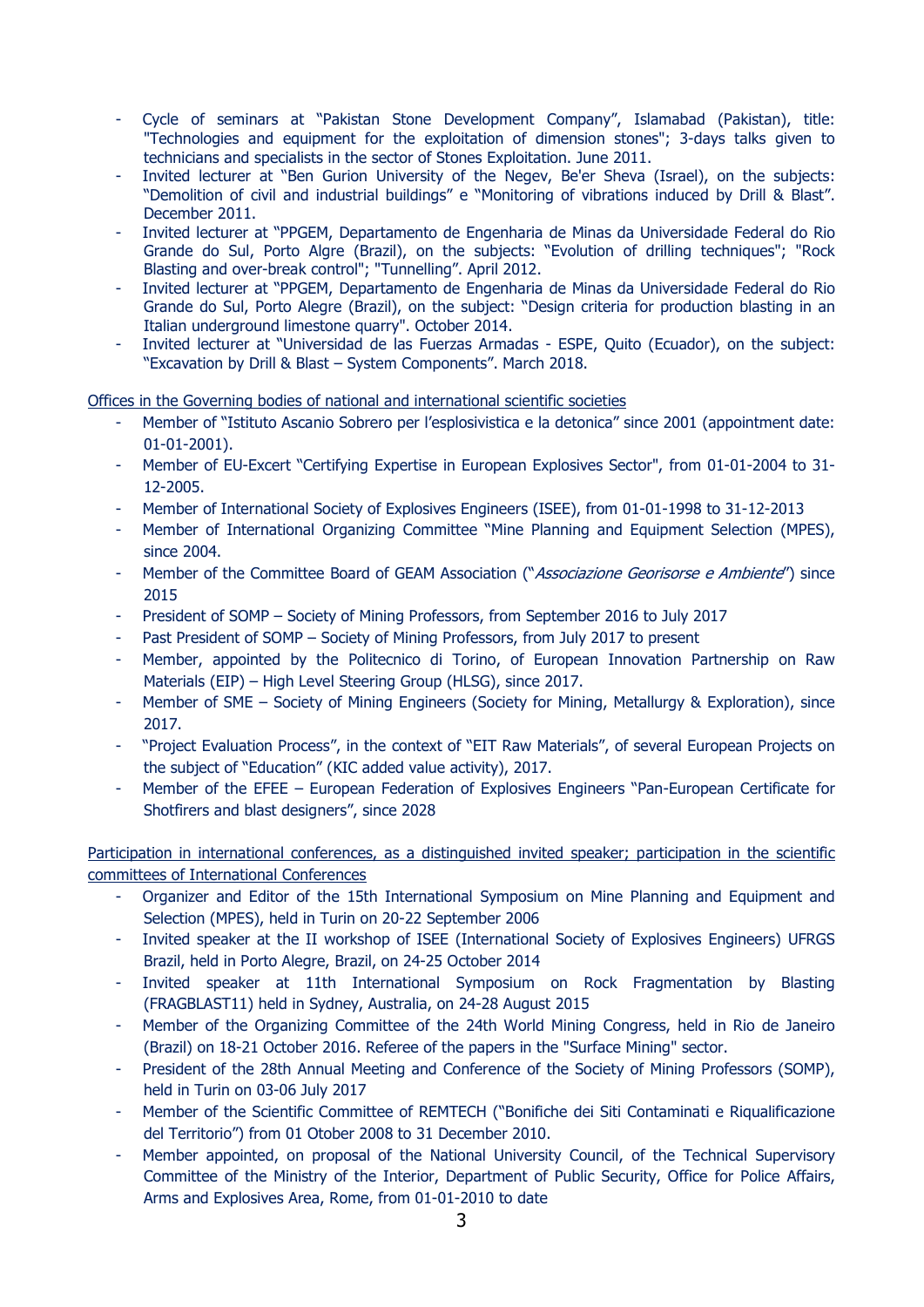Member of the "General Committee" of Society of Mining Professors (SOMP), from 2015 to date

## Teaching activity

- Excavation Engineering and Mining Plants, MSc in in Petroleum & Mining Engineering path Mining, Politecnico di Torino, main lecturer and course responsible.
- Underground Works and Mining, MSc in in Petroleum and Mining Engineering Path Mining, Politecnico di Torino, lecturer of a part of the course.
- Tashkent Turin Polytechnic University (TTPU), Tashkent, Uzbekistan

Safety and Civil Protection (Integrated to "Applied Geology"), BSc in in Civil Engineering.

## Other teaching activities

- "Mining Engineering Challenge Project 2017" between Politecnico di Torino and UAI-Universidade Adolfo Ibanez (Chile); co-responsible of the teaching project on "Undreground exploitation" (AY 2016-2017)
- "Università degli Studi di Parma", Engineering Faculty, MSc in Civil Engineering, course of "Gallerie"; invited to held a cycle of classes on the Topic: "Tunnelling: D&B techniques and Mechanical Excavation"; AY 2007-2008, 2010-2011, 2011-2012.
- Master in Tunnelling and Tunnel Boring Machines, Turin Topics: Drill and blast methods; Blast design and control of induced vibrations; Years: 2003, 2005, 2009; 2011; 2013;
- CINEAS Politecnico di Milano, Topics: *Demolition of Concrete Structures* ("Demolizione di strutture in calcestruzzo"); Demolition of steel structures; AY 2009 - 2010
- Master in Safety Engineering and Risk Analysis-Module: Safety in temporary and mobile construction sites, COREP, Turin; topic: *Excavation and rock splitting technologies*; Years: 2000, 2002, 2003; Topic: Structures, techniques and technologies applicable to excavation and demolition sites (4 hours modules); Years: 2004, 2005, 2006

## Formal responsibility of PhD courses in Italian and/or foreign universities

- Demolition Techniques, Civil and Environmental Engineering Ph.D. course (4 CFU) offered to all PhD students of Politecnico di Torino, main lecturer and course responsible, AY 2007/08 - present.
- Rock Blasting and control of Unwanted Effects, Civil and Environmental Engineering Ph.D. course (4 CFU), offered to all PhD students of Politecnico di Torino, main lecturer and course responsible, AY 2017/18

Institutional offices in teaching and research structures

- 2017-present. Member of the Commission for the implementation of the new "PRAE" ("Piano Regionale Attività Estrattiva").
- 2011-present. Member of the PhD in Civil-Environmental Engineering, Politecnico di Torino.
- 2003-2004. Member of the PhD board in Environemental Geo-Engineering ("Dottorato di ricerca in Geoingegneria Ambientale"), Politecnico di Torino.
- 2010-2013. Member of executive board ("giunta di collegio"), Environement, Land and Infreastructures Department, Politecnico di Torino.
- 2003-2012. Expert member of the Province of Torino, as part of investigations Services Conference, Sector "Mining Techniques" ex II.rr. 69/1978 e 44/2000., N. 259-249352"). Provincia di Torino Area Ambiente, Parchi, Risorse Idriche e Tutela della Fauna Servizio Valutazione di Impatto Ambientale e Pianificazione e Gestione attività estrattiva.

## Services as an Examiner

International level

- 2006 Ph.D. defense jury, University of Vigo (Universidad de Vigo, Escuela Tecnica Superior de Ingegnieros de Minas), Vigo, Spain.
- 2006 Ph.D. defense jury on "Impact de fortes explosions sur les batiments representatives d'une installation indutrielle"), Université d'Orléans, Discipline Mécanique – Energétique, Orléans, France.